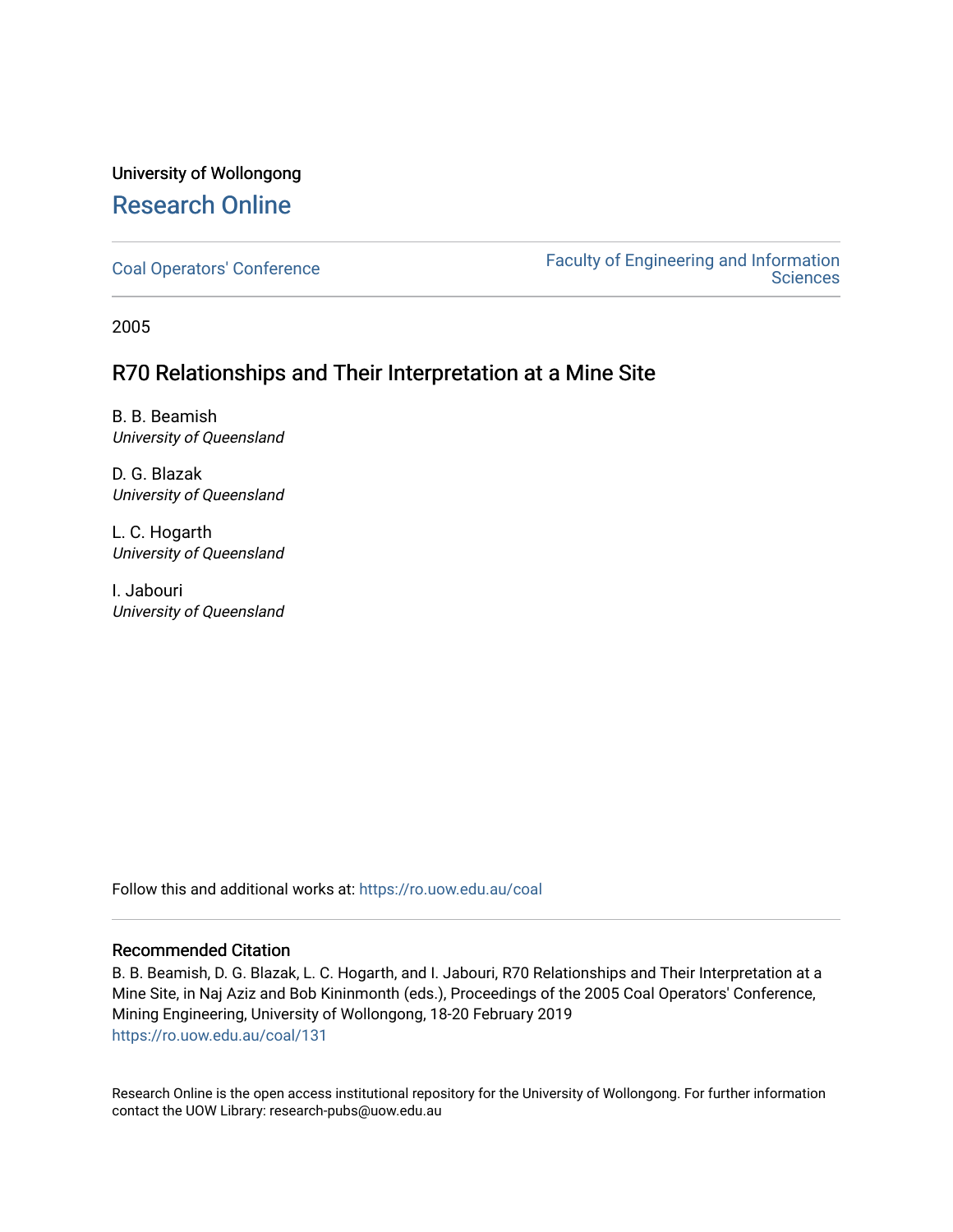# **R70 Relationships and Their Interpretation at a Mine Site B B Beamish1 , D G Blazak<sup>2</sup> , L C S Hogarth<sup>3</sup> and I Jabouri<sup>4</sup>**

#### **ABSTRACT**

The  $R_{70}$  test is a good indicator of coal reactivity to oxygen and is commonly used to provide a rating of propensity for self-heating. Tests performed by The University of Queensland Spontaneous Combustion Testing Laboratory have resulted in the development of a large database that shows the impact of coal quality on this parameter. From these results it is possible to infer an  $\overline{R}_{70}$  value, which can be used to gain an appreciation of the intrinsic coal reactivity before it is even tested. However, any interpretation of  $R_{70}$  values must consider the influences of coal rank, mineral matter and moisture content to provide a better understanding of the spontaneous combustion risk of a particular coal.

#### **INTRODUCTION**

The self-heating of coal is due to a number of complex exothermic reactions. Coal will continue to self-heat provided that there is a continuous air supply and the heat produced is not dissipated. The parameters that control a coal's propensity for self-heating have been the subject of many investigations. Relationships between coal properties and self-heating indices have been published in a number of studies (Humphreys, Rowlands and Cudmore, 1981; Beamish, Barakat and St George, 2000, 2001; Moxon and Richardson, 1985; Singh and Demirbilek, 1987; Barve and Mahadevan, 1994).

Humphreys, Rowlands and Cudmore (1981) found a simple relationship between the coal self-heating index parameter,  $R_{70}$ and coal rank. However, work by Beamish, Barakat and St. George (2001) on New Zealand coals covering a wider range of coal ranks showed that the rank relationship with  $R_{70}$  coal self-heating rate is non-linear. Beamish and Blazak (in press) show that  $R_{70}$  values decrease significantly with increasing mineral matter content, as defined by the ash content of the coal.

This paper presents results from the large  $R_{70}$  database that has been developed at The University of Queensland for coals from both Australia and New Zealand. These results show coal quality trends that can be used to infer  $R_{70}$  values for coals with no previous testing history. Furthermore, a discussion is presented on the possible interpretations that need to be considered when using this parameter to evaluate the propensity of a coal to self-heat.

## **COAL SAMPLES AND R70 TESTING PROCEDURE**

The coal samples referred to in this paper are test results from published (Beamish, Barakat and St George, 2001; Beamish, in press; Beamish and Blazak, in press) and unpublished (Hogarth, 2003; Jabouri, 2004) studies on coal self-heating. The samples range in rank from subbituminous to medium volatile bituminous and cover a wide ash content range from 0.7 to 63.9 per cent, dry basis. Several New Zealand coal regions are included in the database. These are Waikato, Reefton and Greymouth. Coals from both the Bowen and Sydney Basins have also been included.

- 1. MAusIMM, School of Engineering, The University of Queensland, Brisbane Qld 4072.
- 2. SAusIMM, School of Engineering, The University of Queensland, Brisbane Qld 4072.
- 3. GAusIMM, School of Engineering, The University of Queensland, Brisbane Qld 4072.
- 4. School of Engineering, The University of Queensland, Brisbane Qld 4072.

The testing procedure essentially involves drying a 150 g sample of  $\langle 212 \rangle$  mm crushed coal at 110°C under nitrogen for approximately 16 hours. Whilst still under nitrogen, the coal is cooled to 40°C before being transferred to an adiabatic oven. Once the coal temperature has equilibrated at 40°C under a nitrogen flow in the adiabatic oven, oxygen is passed through the sample at 50 ml/min. A data logger records the temperature rise due to the self-heating of the coal. The average rate that the coal temperature rises between 40°C and 70°C is the self-heating rate index  $(R_{70})$ , which is in units of  $°C/h$  and is a good indicator of the intrinsic coal reactivity towards oxygen.

## **RELATIONSHIP BETWEEN COAL RANK, ASH CONTENT AND R70 VALUES**

As the  $R_{70}$  value is obtained on a dry basis, the best way to graphically represent the data is to plot it against the ash content (on a dry basis, Figure 1), which is a standard analytical determination for coal. The ash content is closely related to the mineral matter in the coal, which is the inorganic constituents of the coal that modify the coal behaviour in many combustion processes. In the case of the coal self-heating, the mineral matter acts as a diluent.

Smith, Miron and Lazzara (1988) discussed the thermal effects of additional mineral matter in coal and pointed out that, assuming the additive is inert to the oxidiser, the additive acts as a heat sink. Consequently, the reaction rate is lowered, reducing the self-heating propensity of the coal. This is clearly seen in Figure 1 for the Trap Gully, Dunn Creek, Newcastle and Bowen Basin coals. Humphreys, Rowlands and Cudmore (1981) also proved this effect by adding ash to coals to test an equation for mineral matter-free correction of the  $R_{70}$  value. In the present study, a mineral matter-free correction is not necessary, as the pure-coal  $R_{70}$  value can be obtained from the y-intercept of the trendline equations for isorank coal from the one seam.

Figure 1 shows that the subbituminous coals have the highest  $R_{70}$  values for any given ash content. There also appears to be no major difference between the Waikato subbituminous coals and the Trap Gully subbituminous coal, this is despite there being a substantial difference in the maceral composition between the two. The Waikato coals contain very little inertinite, whereas the Trap Gully coal contains a significant amount of inertinite. This is somewhat surprising and may be an artefact of the type of sample tested. The Trap Gully samples were all fresh cores that were firstly wrapped in plastic cling wrap then aluminium foil and an outer layer of masking tape before being frozen on-site. The cores were then transported to The University of Queensland in an insulated container full of ice. On arrival, the cores were transferred to a freezer for storage until adiabatic testing took place. These precautions were taken to preserve the intact core and minimise pre-oxidation effects before testing. However, the Waikato samples were supplied from the Coal Research Ltd sample bank and may have undergone some oxidation prior to testing.

The Reefton subbituminous coal has a much lower  $R_{70}$  value compared with the Waikato coals. This may be due to the coal having a lower rank. The Reefton high volatile bituminous coal is at the lower end of the high volatile bituminous rank range and appears to have a lower  $R_{70}$  value than expected. One reason for this may be the presence of a significant amount of organically-bound sulfur in the coal, which presumably blocks access of oxygen to reaction sites.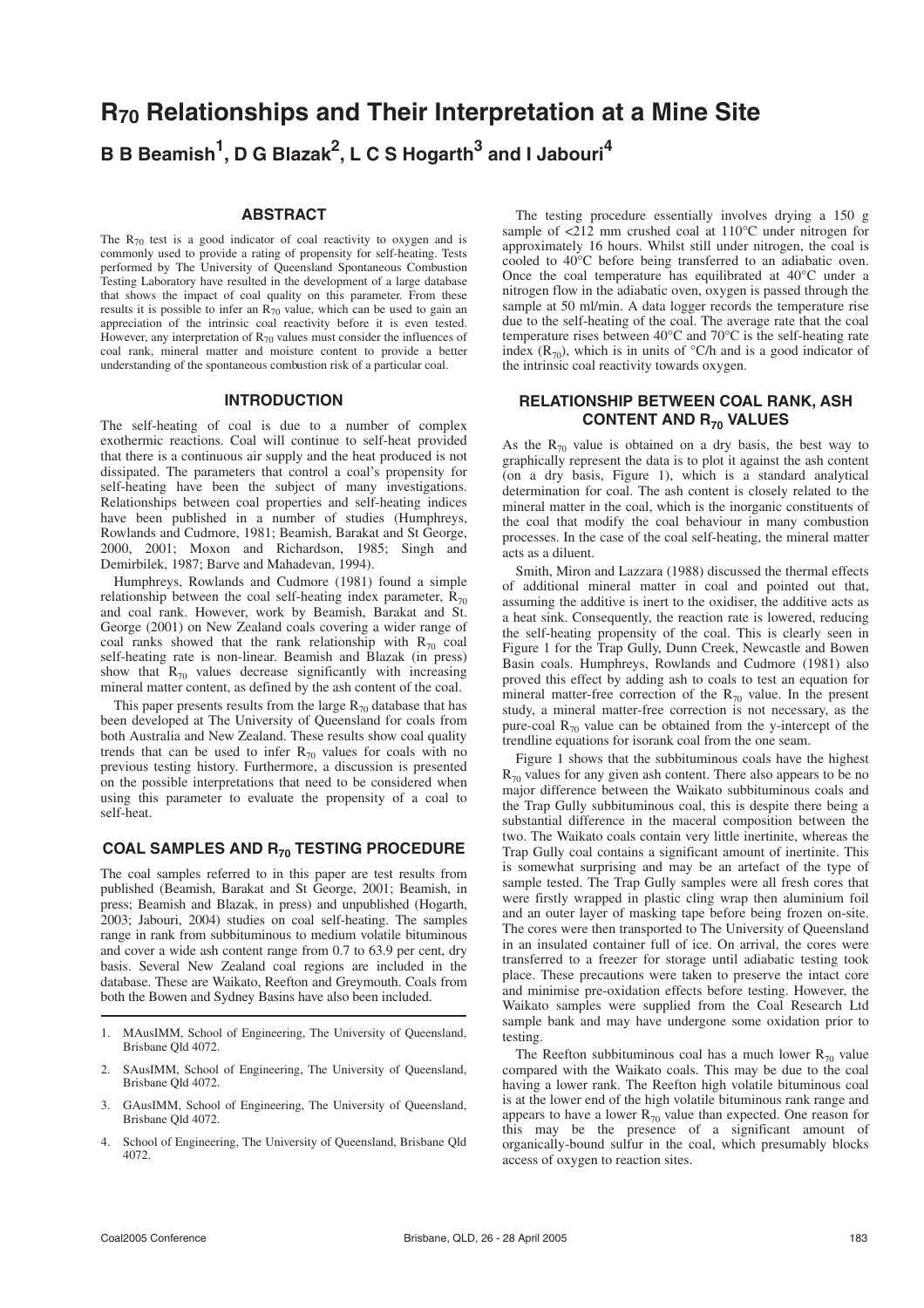

FIG 1 - Relationship between ash content, coal rank and  $R_{70}$  self-heating rate.

The rank and ash relationship shown in Figure 1 makes it possible to infer a reasonable value for  $R_{70}$  based on coal quality in areas where no test information is available. However, it should be noted that subtle differences in coal reactivity can occur due to the different types of mineral matter that are present. Consequently, in any final mine assessment there is no substitute for hard data.

# **INTERPRETING R70 VALUES IN TERMS OF PROPENSITY FOR SPONTANEOUS COMBUSTION**

Interpreting the significance of the  $R_{70}$  value has often been problematical for mining operations, particularly as there is a wider range of coals being mined than when the test was first developed. This is most likely a function of the test procedure, which has a common start temperature (40°C), uses dry pulverised coal (<212 mm) and uses oxygen as the reactant at a high flowrate/mass ratio. Nevertheless, knowing the intrinsic reactivity of the coal is a good starting point to assess the propensity of a coal for spontaneous combustion.

It can be seen from Figure 1, that a low rank high ash content coal can have the same  $\overline{R}_{70}$  value as a high rank lower ash content coal. The  $R_{70}$  curves for two coals that fit this criterion are presented in Figure 2. The graph clearly shows that even though both coals have the same  $R_{70}$ , the coal with the lower ash content reaches thermal runaway some six hours earlier. This is a function of the difference in heat capacities of the two coals and the heat of oxidation from the reaction. This is an important difference that must be considered when comparing coals from different mines.

The modifying influences of other factors also need to be considered when assessing the meaning of an  $R_{70}$  value. For example, Beamish and Hamilton (in press) have shown that the accelerated effect of coal reactivity does not take place until the moisture content of the coal drops to approximately 50 per cent of the moisture holding capacity. This is due to the competing influences of heat loss through evaporation and blocking of access to oxidation sites by the moisture. Figure 3 shows this effect for a subbituminous coal tested using the  $R_{70}$  adiabatic oven. The sample at zero per cent moisture is the normal  $R_{70}$  curve, but when the coal was tested at a moisture content of 9.9 per cent, the self-heating period was extended considerably, before accelerated oxidation took place. What influence does this effect have on spontaneous combustion propensity interpretation?

The Trap Gully sample with an  $R_{70}$  of 16.22°C/h has an ash content of 9.8 per cent db and a moisture holding capacity of approximately 14 per cent. The Trap Gully sample with an  $R_{70}$  of 1.69°C/h has an ash content of 62.2 per cent db and a moisture holding capacity of nine per cent. Consequently, the higher  $R_{70}$ sample has to lose seven per cent moisture before the coal reactivity can lead to intense oxidation, whereas the lower  $R_{70}$ sample only has to lose 4.5 per cent moisture to reach the same point. This 2.5 per cent moisture differential has a significant impact.

The issues of moisture and moisture movement are complex in that removal of moisture can lead to changes in coal structure that increase the available surface area for oxidation. The adsorption of moisture itself leads to heat generation, which will increase the rate of heating. These issues are best examined in large test environments.

It is apparent from comparison of the Trap Gully samples that even high ash rejects have the potential to self-heat in a relatively short period of time. Similarly, poor quality coal, on the basis of high ash content, that is left behind in a goaf area still has the potential to pose a spontaneous combustion risk.

#### **CONCLUSIONS**

The intrinsic reactivity of coal towards oxygen can be accurately measured by the  $R_{70}$  test procedure. The value of this parameter is strongly affected by rank and mineral matter. In addition, the moderating effects of moisture in the as-mined coal are not taken into consideration by this parameter, and hence there is a need to review the way in which this and other small-scale index parameters such as crossing point temperature (CPT) and minimum self-heating temperature  $(SHT_{min})$  are used in spontaneous combustion risk assessments.

One possible solution is to use numerical modelling to scale up the results and incorporate the missing influencing factors. However, there are dangers of oversimplification of the coal self-heating processes when incorporating only small-scale data into the models. A more practical approach is to obtain results from bulk testing of coal using conditions closer to the as-mined situation and history match this data with a more robust numerical model that can incorporate the effects of moisture in particular. Preliminary work is being performed as part of ACARP project C12018 to establish if this is possible, and comparisons with the  $R_{70}$  data are being made to provide guidelines for optimal strategies of spontaneous combustion risk assessment.